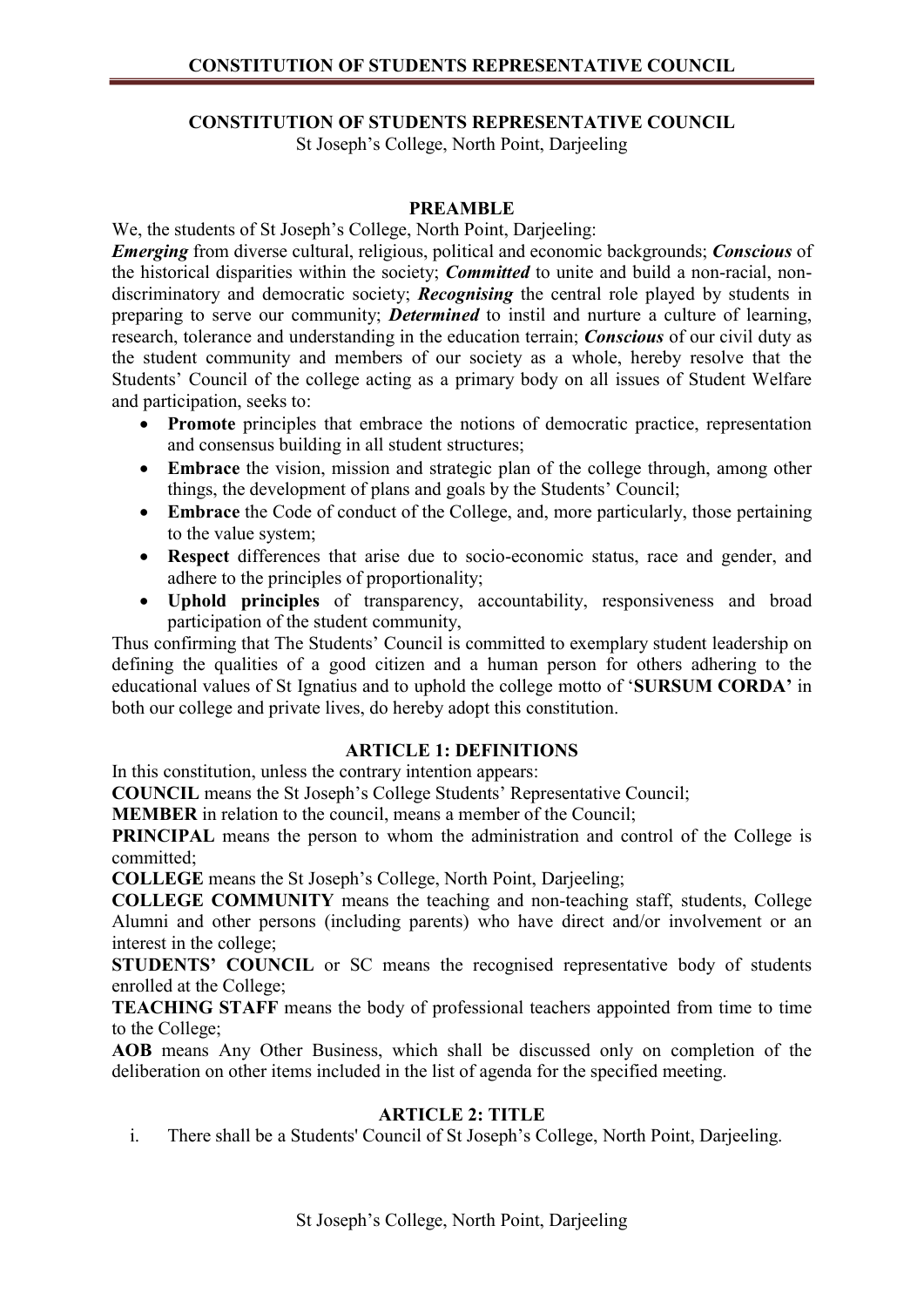- ii. The Representative Body of the students of St Joseph's College, North Point, Darjeeling, shall be called the St Joseph's College Students' e Council, abbreviated hereinafter as the SJC-SC.
- iii. The SJC- SC shall be a representative organization of students within the College, deriving its status from the College Rules and Regulations, and shall be subject to the Rules, Statutes and managerial and/or administrative arrangements of the College.
- iv. The SJC-SC shall not be an independent body with its own legal statutes.

#### ARTICLE 3: AIMS AND OBJECTIVES

Students constitute the essential part of all the activities of the college. The aim of the SJC-SRC is to provide opportunities for the students of the college to participate actively and responsively in students' activities, by way of associating the students through their representatives in discussions, deliberations and decision- processes relating to matters which affect their welfare and overall development; and by way of providing a forum for the expression of students' opinion and suggestions in such matters: To this end, the specified and avowed objectives of the SJC-SC shall be:

- To provide a mechanism to represent, safeguard and advance the educational, cultural, sporting, social and general interests and welfare of the students of the College.
- To co-ordinate all clubs, societies and social activities for students of the college by way of embodying constituent clubs, societies and groups, under the supervision of the teacher coordinator/dean.
- To act as an instrument to develop the student's potential at all levels, and to offer the students a free arena to perform their creative talents.
- To develop competitive spirit in a healthy way and to inculcate in them a cooperative team spirit so as to mould them into a multifaceted personality.
- To promote communication between students and staff of the College
- To undertake such charitable and representative activities which properly fall within the College rules, regulations and statutes
- These aims shall be pursued without regard to: age, colour, disability, ethnic origin, gender, health status, marital status, nationality, parental status, race, sexual orientation, religious and political beliefs and affiliation, or discrimination on any other grounds. All discrimination shall be actively discouraged. The SJCSC shall be independent of any political party or religious body.

## ARTICLE 4: COMPOSITION

- I. The SJC-SC shall be composed of 13 (Thirteen) 'Core' student members, constituting the Council.
- II. II. The members would be drawn in the manner prescribed herein as follows:
	- A. Two (2) Councillors, One Male and One Female, (Arts), elected by the Class Representatives of the Faculty of Arts at the undergraduate level;
	- B. Two (2) Councillors (Science), One Male and One Female, elected by the Class Representatives of the Faculty of Science at the undergraduate level;
	- C. Two (2) Councillors (Commerce), One Male and One Female, elected by the Class Representatives of the Faculty of Commerce at the undergraduate level;
	- D. Two (2) Councillors, One Male and One Female, of Self Financed Departments (BBA and BCA combined), elected by the Class Representatives of the Self Financed Departments at the undergraduate level;

St Joseph's College, North Point, Darjeeling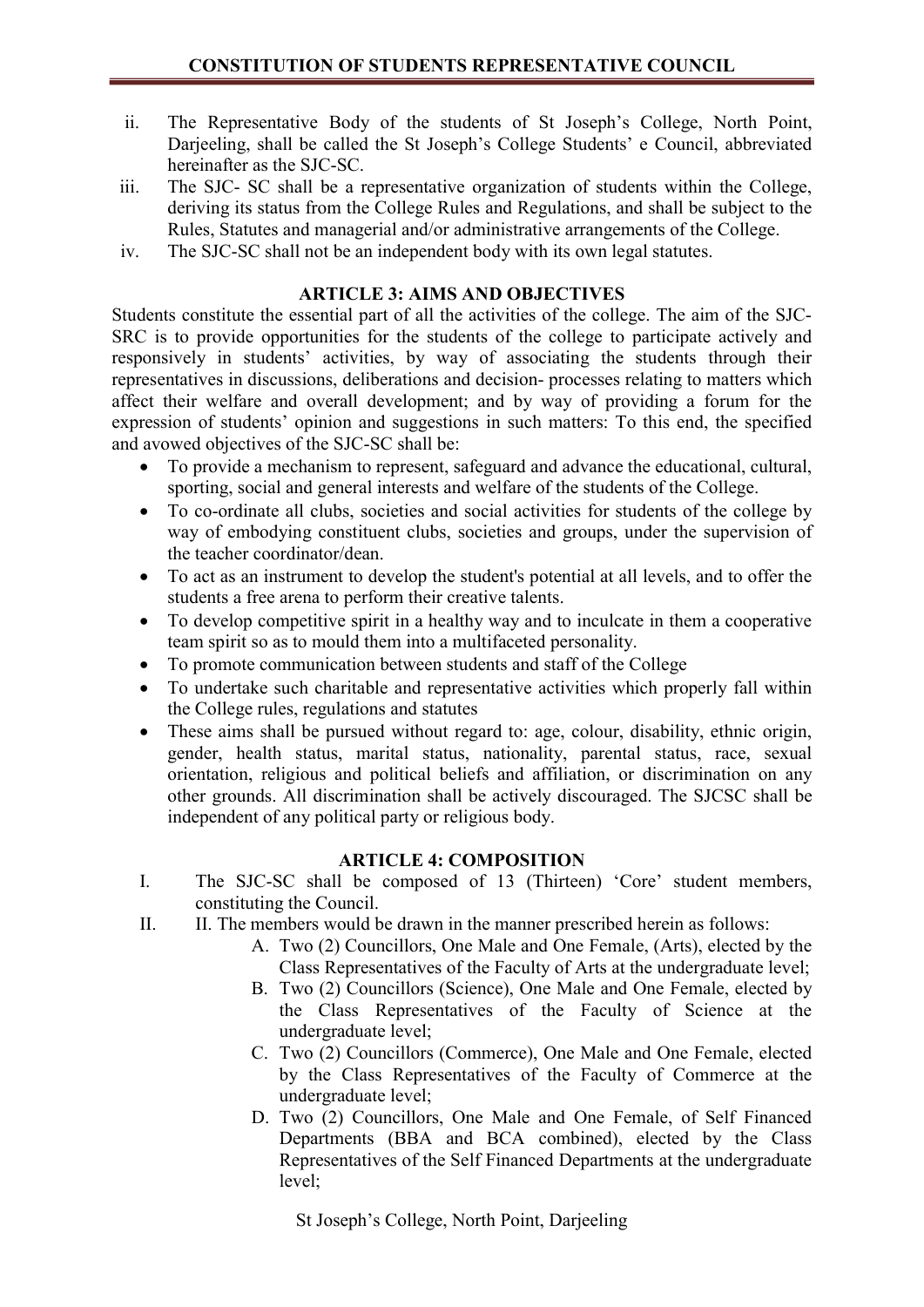- E. Two (2) Councillors, One Male and One Female, of the PG Department of English, elected by the Class Representatives of the PG Department of English;
- F. Three Ex-officio member Councillors (one- Student Coordinator/SUO of the NCC, one Student Coordinator of the NSS volunteers of the college, and one- Student coordinator of the college wing of the AICUF, by virtue of being the student coordinators of the NCC, NSS and the AICUF, they automatically become the ex-officio member councillors); and
- G. One Nominated member Councillor, nominated by the College Management. The College Management in this regard shall be represented by a team of 5 (Five) members comprising of the Vice Principal (Academic), Dean of Students, Secretary of the Teachers' Council, and a Secretary of the Non-Teaching Staff of the College, and the outgoing Head Councillor of the SJC-SC, headed by the Vice Principal (Academic) who shall, in the way and manner they deem appropriate, shall nominate the student representative to the Council.
- III. The SJC-SC shall be headed by a Head Councillor, assisted by an Assistant Head Councillor. The Head Councillor and the Assistant Head Councillor shall be elected from amongst the thirteen Members of the SJC-SC, through a secret ballot.
- IV. At least 33 % of the seats in the Council shall be reserved for Women Representatives.
- V. The nature and structure of the composition of the Council may be altered, if and when deemed necessary by amending the provisions of the constitution to that effect, in accordance with the procedure laid down for the amendment of the constitution.

#### ARTICLE 5: MEMBERSHIP

- I. The SJC-SC shall have three (3) types of Membership: Affiliate Membership, Associate Membership and Core Membership
- II. All students admitted to any of the faculties of the college, irrespective of any discrimination as mentioned in Article 3 Section VII shall, by virtue of being a student of the college, automatically becomes an affiliate member of the SJCSRC.
- III. All Class Representatives shall be designated as the Associate Members of the SJC-SRC
- IV. The 13 (Thirteen) Councillors referred to in Article 4 Sections I, II, and III shall be designated as the Core members of the SJC-SC
- V. For all intends and purposes, unless otherwise specified, the SJC SC would mean the Council of the Core members, specified under Article 5, Section IV of the present Constitution.

#### ARTICLE 6: MODE OF ELECTION

- I. Elections to the SJC-SRC shall be done in two phases: first, the election of the Class Representatives; and second, the Class Representatives of each faculty shall in turn elect their respective Faculty Councillors of the Faculty concerned. However, a first year student cannot be elected as a councillor from any faculty.
- II. Each Class shall have 2 (two) Class Representatives, a male and a female.
- III. Each representative shall be proposed and seconded and shall be elected by ballot of those present.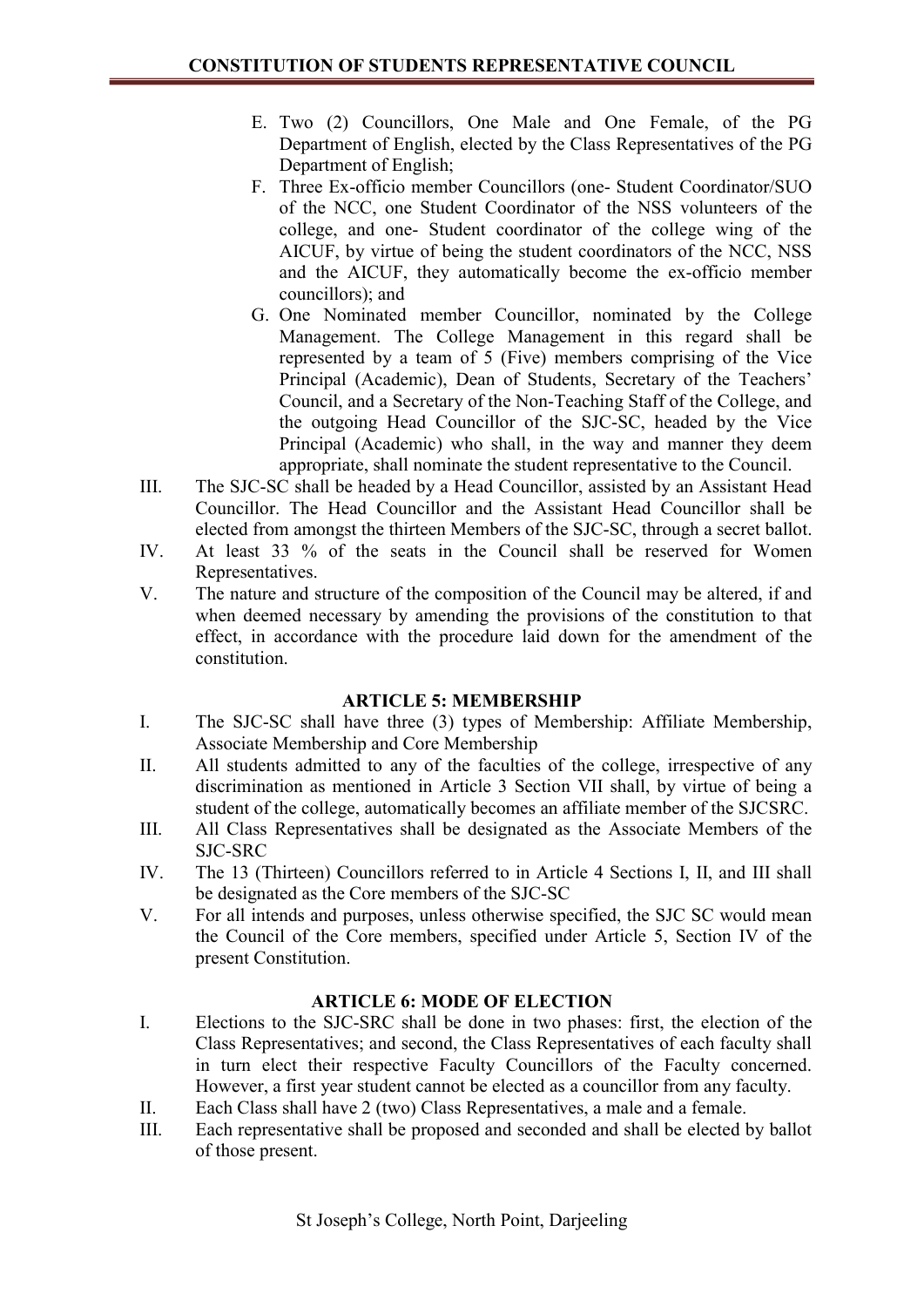IV. There shall be no absentee proxy voting in the election of the Class Representatives or the election of the Councillors.

## ARTICLE 7: OATH OF OFFICE

- I. All the Class Representatives and Councillors shall, on being elected/nominated/appointed to the SJC SRC, take an oath of office, in a ceremony held for the purpose.
- II. The Oath Taking Ceremony shall be a College Function, attended by the Students, the Principal and other members of the College Administration, Members of the College Governing Body, the teaching staff and the non teaching staff of the college, and the members of the College Alumni Association.
- III. The Oath of office of all Councillors shall be administered by the Principal of St. Joseph's College.
- IV. In absence of the Principal, the Vice-Principal (Academic) shall administer the oath of office of the Faculty Councillors.

## ARTICLE 8: TERM OF OFFICE

- I. Elected members shall serve from the time of their election until the end of the academic year in which they are appointed, unless of their own volition, they find it necessary to withdraw from the post or are removed from office.
- II. All Councillors are directly responsible to their Constituencies for all their acts of omissions and commissions.
- III. If any Class Representative or the Councillor is found to be indulging in any activity detrimental to the mission, vision and interest of the college, and if such an act is endorsed by the College Disciplinary Committee after needful investigation, such member (Class representative or Councillor) shall be removed from the concerned office with immediate effect by the head of the institution.
- IV. Abstention from two consecutive Council meetings by a Class Representative/Councillor without a reason valid enough and convincing to the Head Faculty Councillors shall be a sufficient reason for a show cause wherein the absenting class representative or faculty councillor shall be asked to explain such abstention to the House in a meeting called for the purpose.
- V. Failing to provide a satisfactory justification to the said abstention may lead to the expulsion of the Councillor or the Class Representative from the office.
- VI. Where this vacancy occurs, a replacement representative shall be elected following the procedure at Articles 5 and/or 6, as appropriate.

## ARTICLE 9: QUALIFICATIONS FOR CANDIDATES

I. The following shall constitute the essential qualifications of the candidates for being eligible to be a member of the Students' Council:

(a) Must be a regular student of the college

(b) Must be a person of integrity, whose conduct has earned for him/her respect of the community- academic as well as social.

(c) Must have initiative, a sense of responsibility, ability to communicate with clarity and efficiency, and a strong sense of dedication towards the institution

(d) Must have a thorough knowledge of the aims, objectives, vision and mission of the College and imbued with the spirit of the College and its motto.

(e) Must have the knowledge of challenges facing the students' community in the social order that is dynamic and fast changing and the opportunities for their fullest development therein.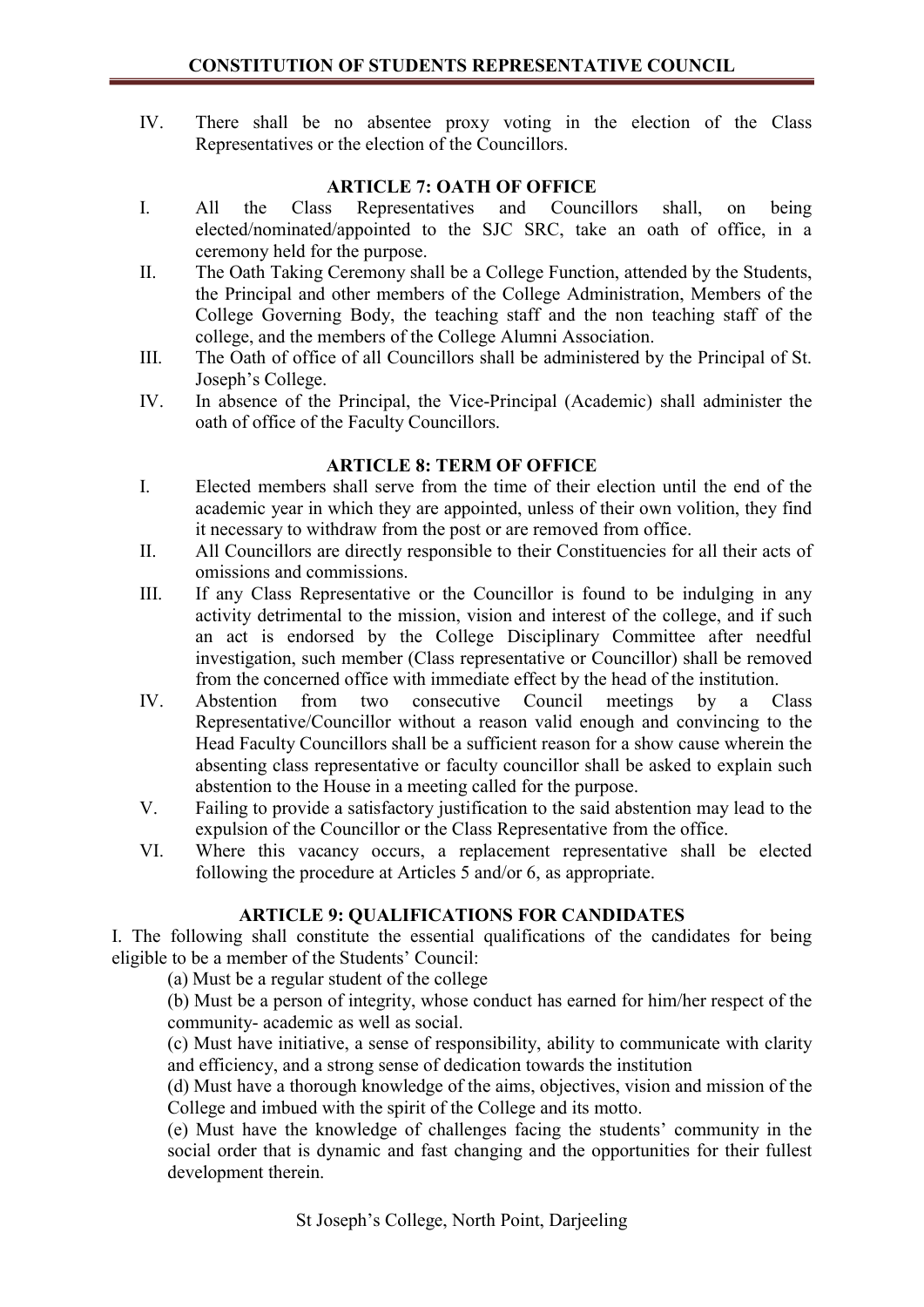II. Other such qualifications that may be deemed necessary from time to time, may be prescribed for the Associate and Core members, by amending the constitution vide Article 13 of the Constitution.

# ARTICLE 10: MEETINGS AND DELIBERATIONS

- I. Ordinarily, the Council shall meet once every 15 days to deliberate on issues
- II. Extraordinary meetings shall be called as and when some emergent issues need immediate attention. However, such meetings shall be called on a notice of not less than 24 hours
- III. A clear agenda before the meeting is scheduled shall be mandatory.
- IV. Each meeting shall endorse the minutes of the previous meeting, discuss the issues outlined in the list of the agenda, and deliberate on AOB.
- V. Before convening a meeting, a communication of the agenda to the Chief Executive Officer (CEO) of the Council shall be mandatory, who may, by virtue of being the CEO of the Council, if deemed necessary, alter and/ or amend the contents of the agenda or approve it for deliberation.
- VI. All deliberations shall be minuted in detail in a register maintained for the purpose.
- VII. Quorum for such meetings or deliberations shall be a simple majority of the total members of the Council.
- VIII. No decision shall be taken by less than a simple majority of the members present and voting.

## ARTICLE 11: POWERS AND FUNCTIONS

The SJC SC being responsible for promoting the interest, mission, and vision of the college in general and the welfare of the student community of the college in particular, shall exercise the following powers and functions:

- I. To appoint Student Coordinators to College Committees, Clubs and Forums which include Games and Sports Committee, Cultural Committee, Disciplinary Committee, Anti-ragging Committee, Library Committee, Career Guidance and Placement Cell, among others.
- II. To coordinate the involvement and participation of the students in various student activities.
- III. To act as a link between the students and the teaching and non-teaching staff of the college
- IV. To organise and coordinate programmes and activities like the Freshers' Welcome, Farewell, Cultural Programmes, and other such programmes and activities as may be apprised of by the college administration from time to time under he supervision of the concerned teacher coordinator.
- V. To foster a sense of belonging to the college and to promote discipline, value and morals among the student community to enable them to be men and women for others
- VI. To create an enabling environment in the college for students' participation and all round development, preparing them for the challenging social order in future.
- VII. All such other functions and activities as may be entrusted to the council in good faith from time to time by the college administration.